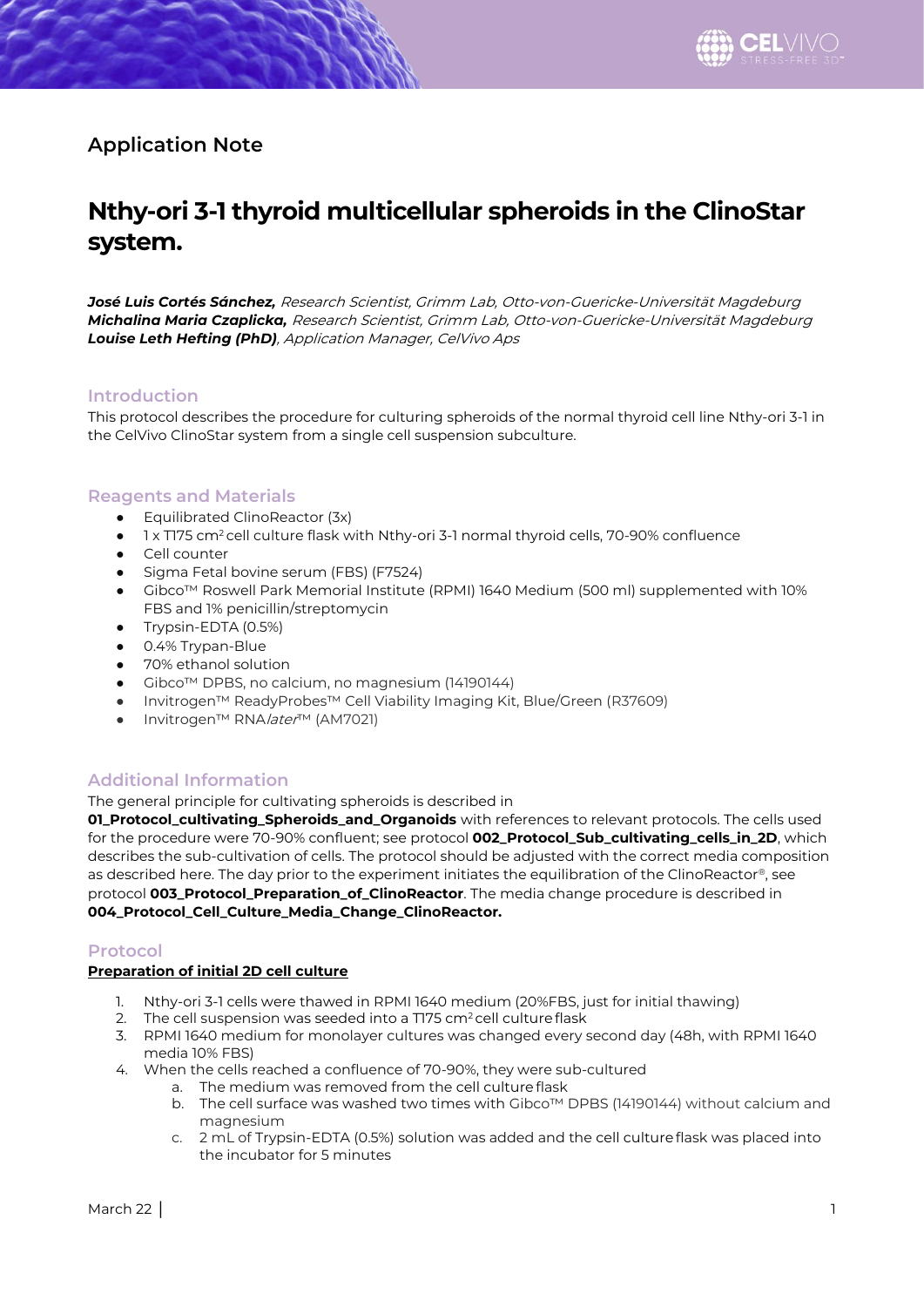

- d. 7 mL of RPMI 1640 medium and 10% FBS was added, the cells were washed off the surface of the flask and the liquid was transferred into a 15 mL-centrifuge tube
- e. The cell suspension was centrifuged at  $400 \times g$  for 5 minutes. The supernatant was removed and 25 mL of RPMI 1640 medium 10% FBS was used to re-suspend the cells
- f. Nthy-ori 3-1 cells can be diluted up to 1:5, depending on the original confluence of the subcultured cell culture flask, the cells should be sub-cultured at least twice before transferring into the ClinoReactor

#### **Culturing spheroids in the ClinoReactors**

- 1. The cells were trypsinized for 5 min in order to be counted and then transferred to the ClinoReactors®.
- 2. One at least 80% confluent T175 cm<sup>2</sup> cell culture flask with Nthy-ori 3-1 was sub-cultured as described in the section above.
- 3. The cells were diluted at 1:20 in RPMI 1640 medium 10% FBS and counted.
- 4. 1.5×10<sup>6</sup> cells were seeded per previously equilibrated ClinoReactor
- (**003\_Protocol\_Preparation\_of\_ClinoReactor**). 5. Fresh pre-heated RPMI medium was added carefully with a syringe (10 mL) and needle 1.20 x 40 mm to maximum capacity to avoid bubbles in the cell chamber.
- 6. Any bubbles or clumps present were removed to avoid excessive shear forces and to maintain only spheroid culture.
- 7. The spheroids were monitored daily, and their rotational speed of the ClinoReactors was adjusted to counteract their increasing size. The values used are shown in Table 1 and should be understood as an example for the experiment, but not intended to be used in every culture flask. The speed should be adjusted on an individual basis.

| Day of experiment   | Speed (RPM) |
|---------------------|-------------|
| Day 1 (seeding Day) | 2.5         |
| Day 2               | 3.5         |
| Day 3               | 4.5         |
| Day 4               | 4.5         |
| Day 5               | 5.5         |
| Day 6               | 6.5         |
| Day 7 (Harvesting)  | 7.5         |

**Table 1.** Speed examples for growing Nthy-ori 3-1 spheroids.

- 8. The media was changed following the 48-72 hours scheme.
- 9. To change the media, the bioreactors were removed from the ClinoStar, and left in an upright position in the laminar flow bench for 5 minutes, so the spheroids can sediment to the bottom of the bioreactor.
- 10. Cell chambers were opened by the top plug and approximately 6 mL of medium were aspirated with syringe and needle, avoiding touching the outer membrane of the bioreactor. The removal should be slow to avoid disturbing the spheroids.
- 11. New pre-heated media was carefully added to the bioreactor without disturbing the spheroids. Medium was added to the very top to avoid bubbles in the cell chamber. The port was closed and 200 µl of 70 % ethanol were added to the rim to avoid contamination.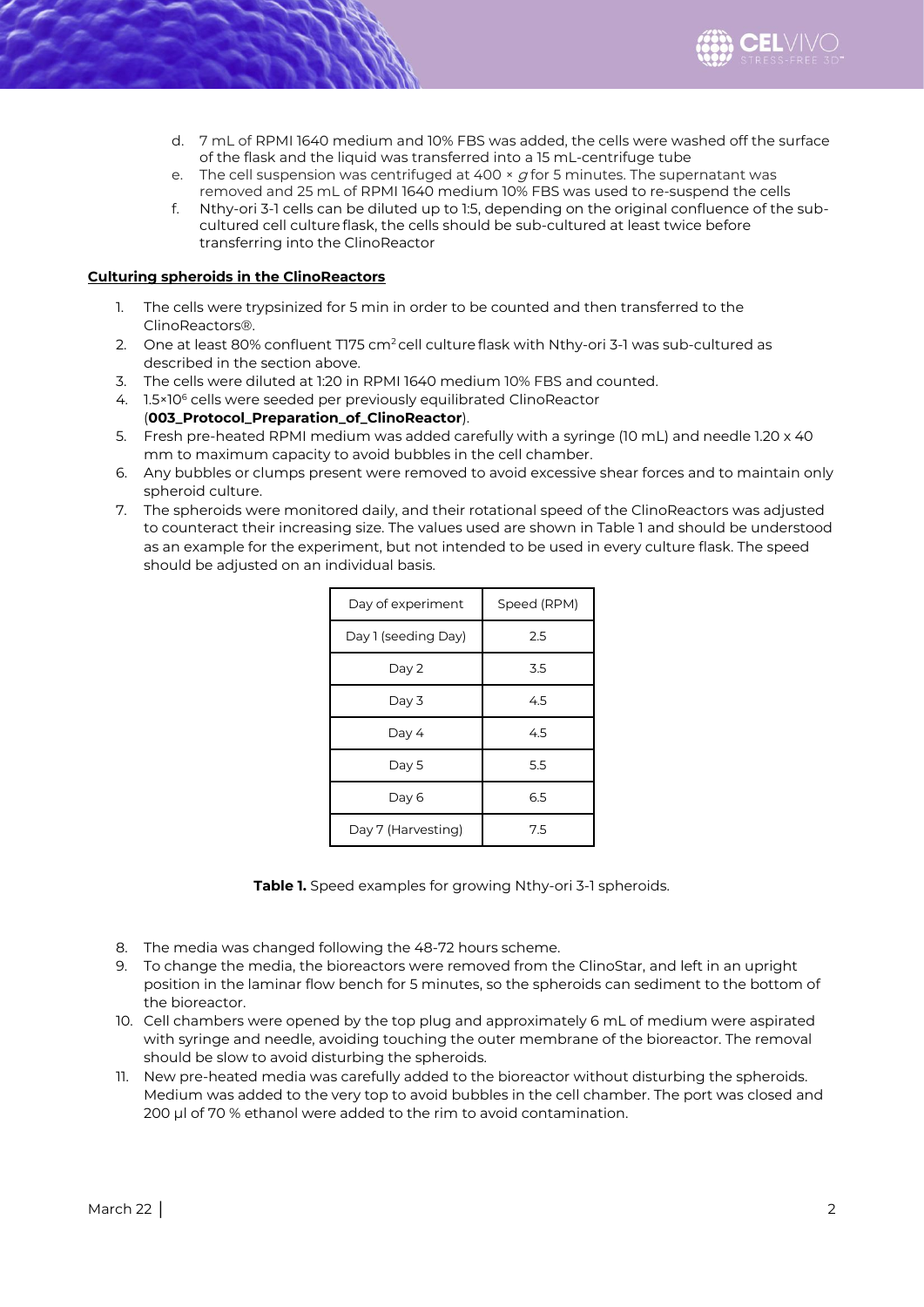

#### Collecting the Spheroids

- 1. On day 7, the bioreactors were removed from the ClinoStar and left for 5 min in the laminar flow bench in a standing position to let the spheroids sediment to the bottom of the bioreactor.
- 2. The bioreactor was put in the lying position and the Petri Dish was opened. 1 mL of cell suspension from each bioreactor was transferred into a 15 mL centrifuge tube.
- 3. 1 mL with the rest of the cells from each bioreactor was transferred into one well of a 24-well plate (other multi-well plates could also be used) for cell viability imaging.
- 4. The spheroids suspension in the 15 mL centrifuge tubes was centrifuged at 100 × g for 5 minutes and the supernatant was removed. Subsequently 2 mL of RNA/ater™ were added to each centrifuge tube. The tubes were later stored at 4 °C for further processing
- 5. Cell viability imaging two drops of each staining (NucBlue Live for the nuclei of all cells, NucGreen Dead for the nuclei of dead cells) were added to every 1 mL well, the multi-well plate was incubated for 30 min before checking the viability under the microscope

# **Figures of spheroids**

Below is shown how spheroids develop over time in ClinoReactors. The confocal pictures were taken every day for seven days of the experiment.



*Figure 1* Figure 1 Confocal pictures of Nthy-ori 3-1 cell line on Day 1 (A,B), Day 4 (C,D) and Day 5 (E,F) cultured in the Clinostar system and in monolayer 2D culture. Scale bar 500 µm.